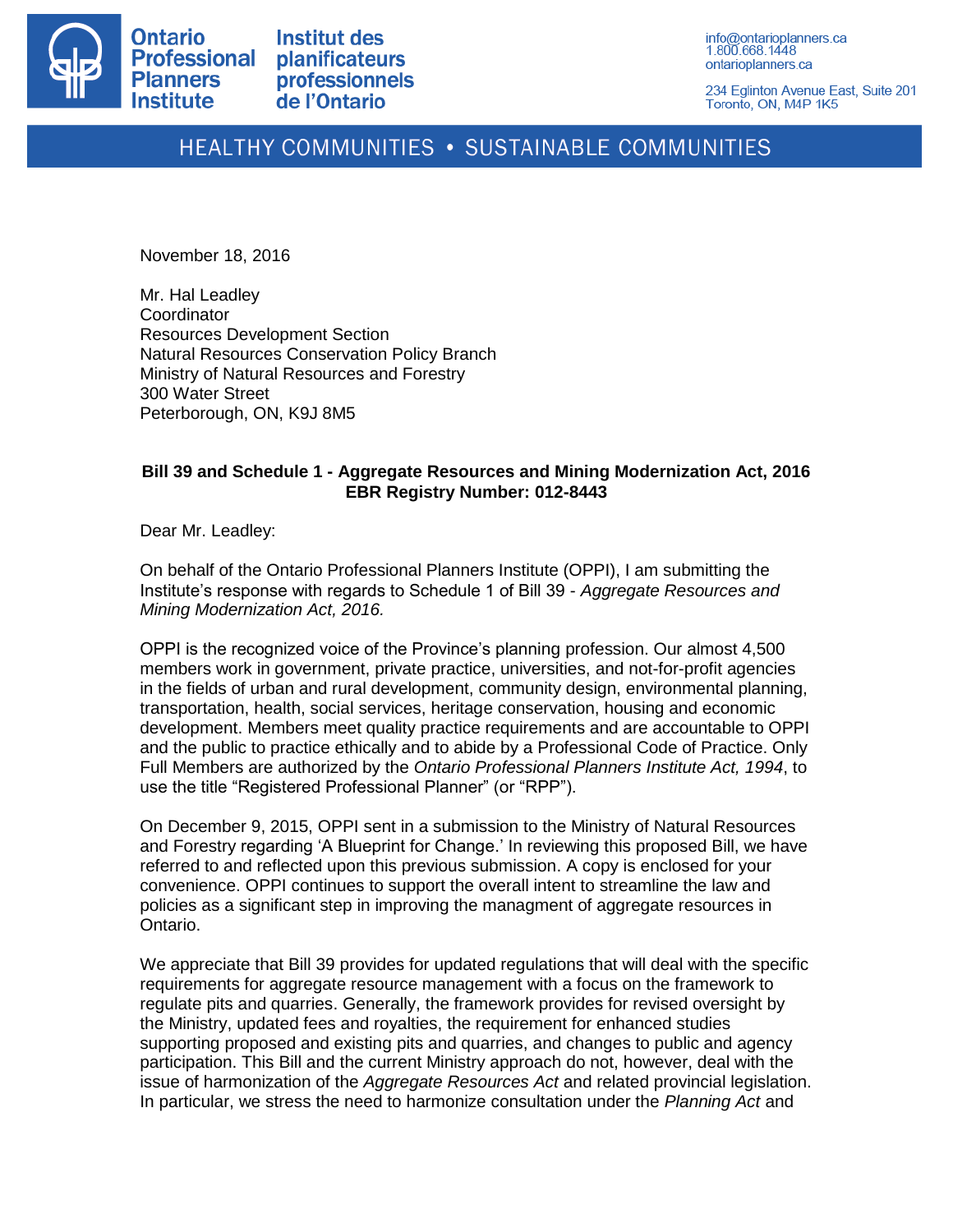the *Aggregate Resources Act*, to achieve integrated transparency and accessibility. We encourage the Ministry and related ministries to continue to assess how other planning and environmental legislation can be better coordinated with the *Aggregate Resources Act.*

We recognize that the Bill provides that many significant amendments will come into force and effect when proclaimed. These include several subsections where regulations are required and where subsections are repealed. OPPI hopes and expects that draft regulations and provincial standards will be put forward for public review and we will take the opportunity to review and comment.

Our submission regarding Schedule 1 of Bill 39 provides our views on proposed changes to the *Aggregate Resources Act* that are of particular interest to the planning profession.

The following references are to the *Aggregate Resources Act* with the corresponding section references in Bill 39 in brackets.

#### **Section 1 [Subsections 1 (2) and (3)] Definitions**

OPPI expects to have the opportunity to review the future Regulation that will define "established pit or quarry" and prescribe the definition of "material".

#### **Section 7(2) [Subsection 7 (2)] Application for Licence**

We agree with the proposed change from removal of aggregate "from a pit or quarry" to removal of aggregate "from the site of a pit or quarry". This clarifies that the proposed licence area and the site are the same area.

## **Section 7(3) [Subsection 7 (3)] Application for Licence**

We support the proposed amendment to require that "every application for an aggregate licence shall be prepared in accordance with the regulations and include such documentation as may be prescribed". OPPI expects to have the opportunity to review the proposed Regulation.

#### **Section 8 [Subsection 8] Site Plans for Licences**

We do not support, without further justification, the significant change that would allow a regulatory exemption to the current requirement that all licence applications includes a site plan. In the Blueprint for Change, it was suggested that a streamlined process apply to situations where aggregate is removed for small, temporary operations on farms. We supported this in principle.

Under existing Section 8(1) of the Act, there is discretion to define a site plan under the regulations. We believe that it would be appropriate to maintain the statutory requirement that all applications include a site plan and to use the regulations to prescribe a streamlined application process for certain types of uses, including a simplified sketch as contemplated in the Blueprint for Change, to be a site plan for the purpose of certain applications. OPPI expects to have the opportunity to review the proposed Regulation.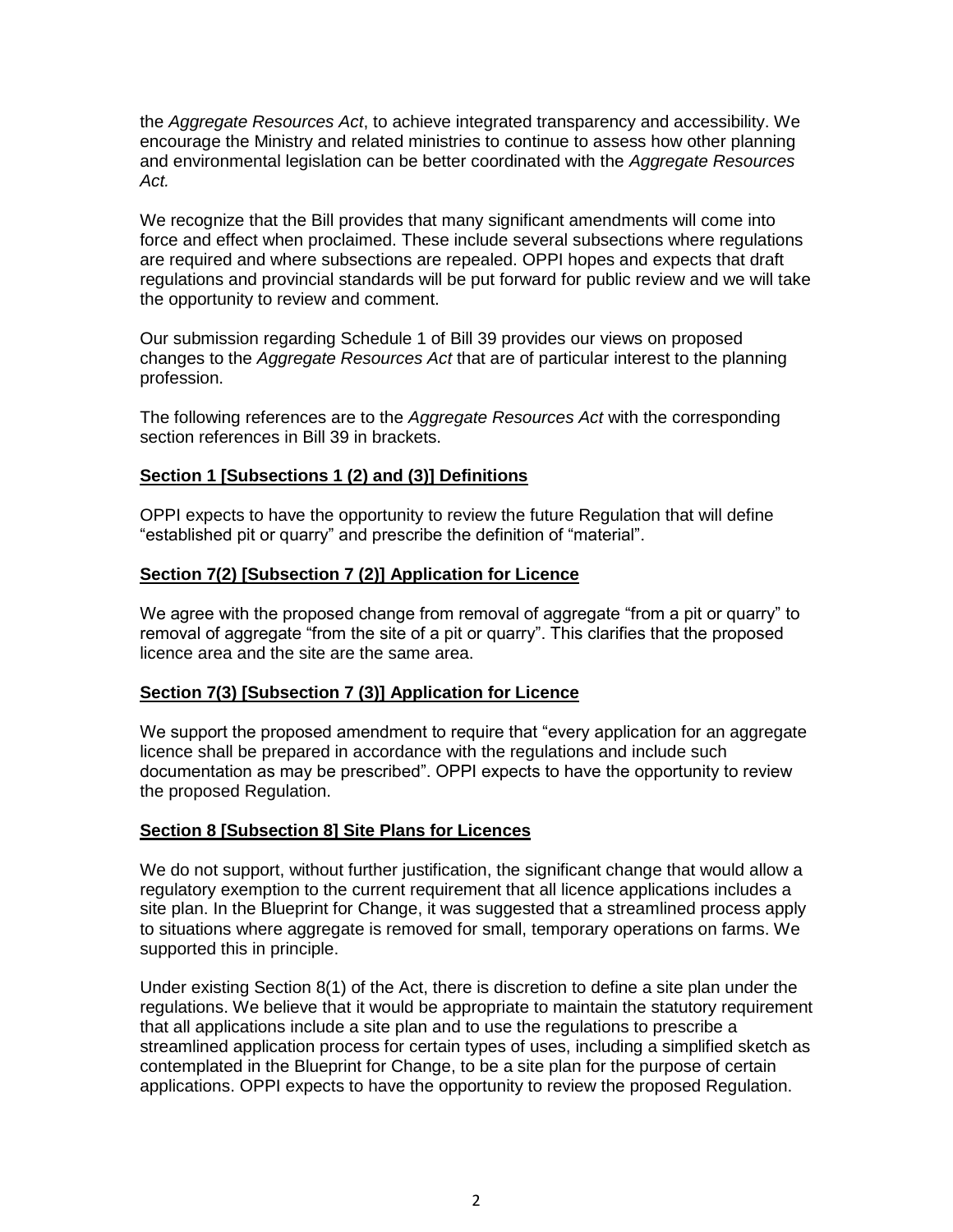## **Sections 9 and 10 [Subsection 9] Reports with Applications**

We understand the reason to delete the requirement of a report to be included with an application for a licence. The Bill changes Section 67 to place more stress on the role of regulations to govern the content of applications including documentation and site plans. OPPI expects to have the opportunity to review the proposed Regulation.

#### **Section 11 [Subsection 10] Notification and Consultation**

Section 11 requires that the applicant must comply with the prescribed notification and consultation procedures. The Bill removes the provision that any person may object to the application and provide the applicant and the Minister with notice of the objection. Now, the notification and consultation procedures will presumably be included in a future regulation under Subsection 67 (1) (f.1). As well, the names and addresses of individuals who participated in the application process may be made public "unless the individual requests that his or her name and address remain confidential."

The Bill includes a new provision that allows the Minister to "require the applicant to prepare a custom plan that meets the requirements set out in Subsection (4) and the prescribed requirements and to submit the plan to the Minister."

The term "custom plan" is awkward and potentially misunderstood. It appears to introduce in this Act an approach that is similar to that used for terms of reference under the *Environmental Assessment Act.* The proponent will have considerable latitude to define the scope of work and the consultation approach within limits set by the regulations. We understand that the "custom plan" is intended for larger and complex aggregate applications, but there needs to be clear justification for prescribing the threshold. This flexible approach may be acceptable in principle, but our position will depend upon the review of the draft regulations.

This alternative notification and consultation procedure that is within the Minister's discretion is novel and certainly supports OPPI's position that as much of the public consultation should be undertaken at the front-end of the application process. It is not clear from the proposed amendments whether the applicant's surveys and studies will be completed prior to the Minister's consideration of the application or whether these surveys and studies could be included in conditions of the Minister's approval. OPPI prefers that the application be complete at the time of the application.

Subsection 11 (5) changes how the Minister refers a matter to the Ontario Municipal Board. This strengthens the procedure to determine which objections are recognized in the hearing process.

Subsection 11 (6) is an important improvement to the Board hearing process that requires the Minister to be a Party "if he or she notifies the Board of his or her intention to be a party." OPPI supports this clarification.

Subsection 11 (8) clarifies the situation where all the parties, except the applicant, withdraw from the hearing before the commencement of the hearing, and then the Minister decides to issue or refuse to issue the licence. This relieves the Board from making a decision and should streamline the hearing process. This assumes that there is not mediated or negotiated settlement of issues prior to the start of the hearing.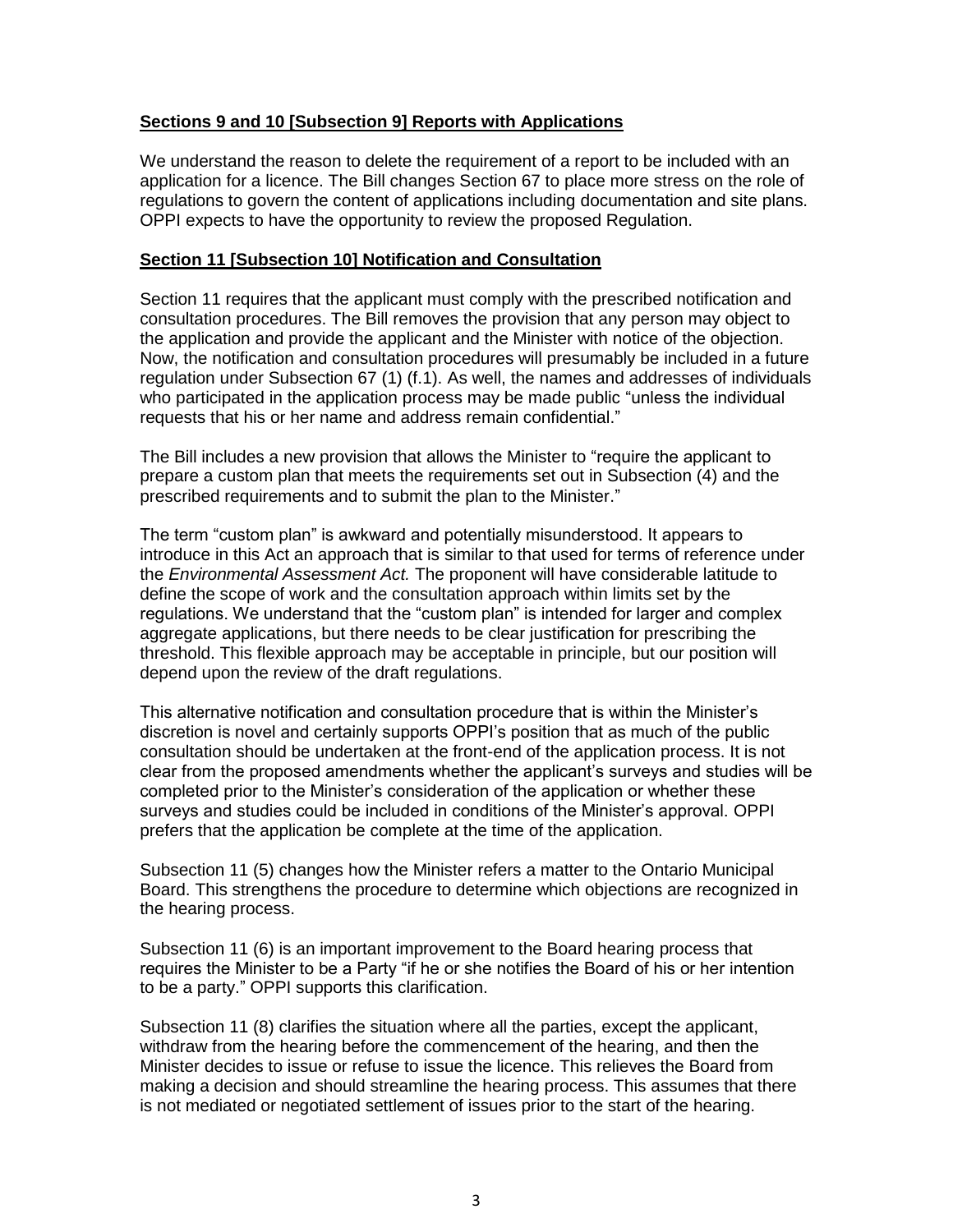OPPI generally supports, in principle, the proposed notification and consultation process and the changes to the Board hearing procedure. This will depend on the future draft regulatory provisions governing "custom plans."

OPPI expects to have the opportunity to review the proposed Regulation.

#### **Section 12(1) [Subsection 11 (1)] Matters to be considered by Minister**

The addition of the Minister's consideration of the effects on municipal drinking water sources is acceptable. OPPI suggests that, particularly in rural Ontario and outside serviced settlement areas, the possible effects on private drinking water sources are a critical issue that should be considered in this amendment.

#### **Section 12(2) [Subsection 11 (2)] Copies of final site plan**

The Bill removes the requirement that the licensee shall send the licence and the final site plan to the municipality in which the site is located. We do not support this significant change. Municipalities should be made aware of the licence and particularly the final site plan as a means of informing their residents and in planning for land uses and other activities in the area of the licenced pit or quarry. This proposed amendment should be removed.

#### **Section 13 [Subsection 13] Amendment to licence and site plans**

The Bill provides that there will be minor amendments to the site plans that do not require Minister's approval. This procedure will be established in a regulation. OPPI assumes that the regulation will establish the thresholds for minor and major site plan amendments. The regulation should include the requirements for amendments to site plans or new site plans.

## **Section 15 [Subsection 16] Compliance Reports**

The current requirement that compliance reports be submitted annually would be removed by the Bill. OPPI expressed its concern that annual reporting is important to municipalities and communities since this provides a reasonable and timely measure of compliance. The future regulation should establish the thresholds for the submission of compliance reports. OPPI prefers that operations with larger extraction limits should be required to annually submit compliance reports. The Bill should continue to provide that the compliance report is required to be sent to the municipality in which the site is located.

## **Section 16 [Subsection 17] Site Plan Amendments**

It appears that the repeal of this entire section of the Act will have the effect of deleting any notice or consultation requirements for site plan amendments. OPPI suggests that where major site plan amendments are proposed by the licensee or the Minister, the notification and consultation requirements that are to be established for new licence applications should also apply to these site plan amendments. This will require public consultation and notification to municipalities and require the necessary studies to be completed. OPPI expects to have the opportunity to review the proposed regulation.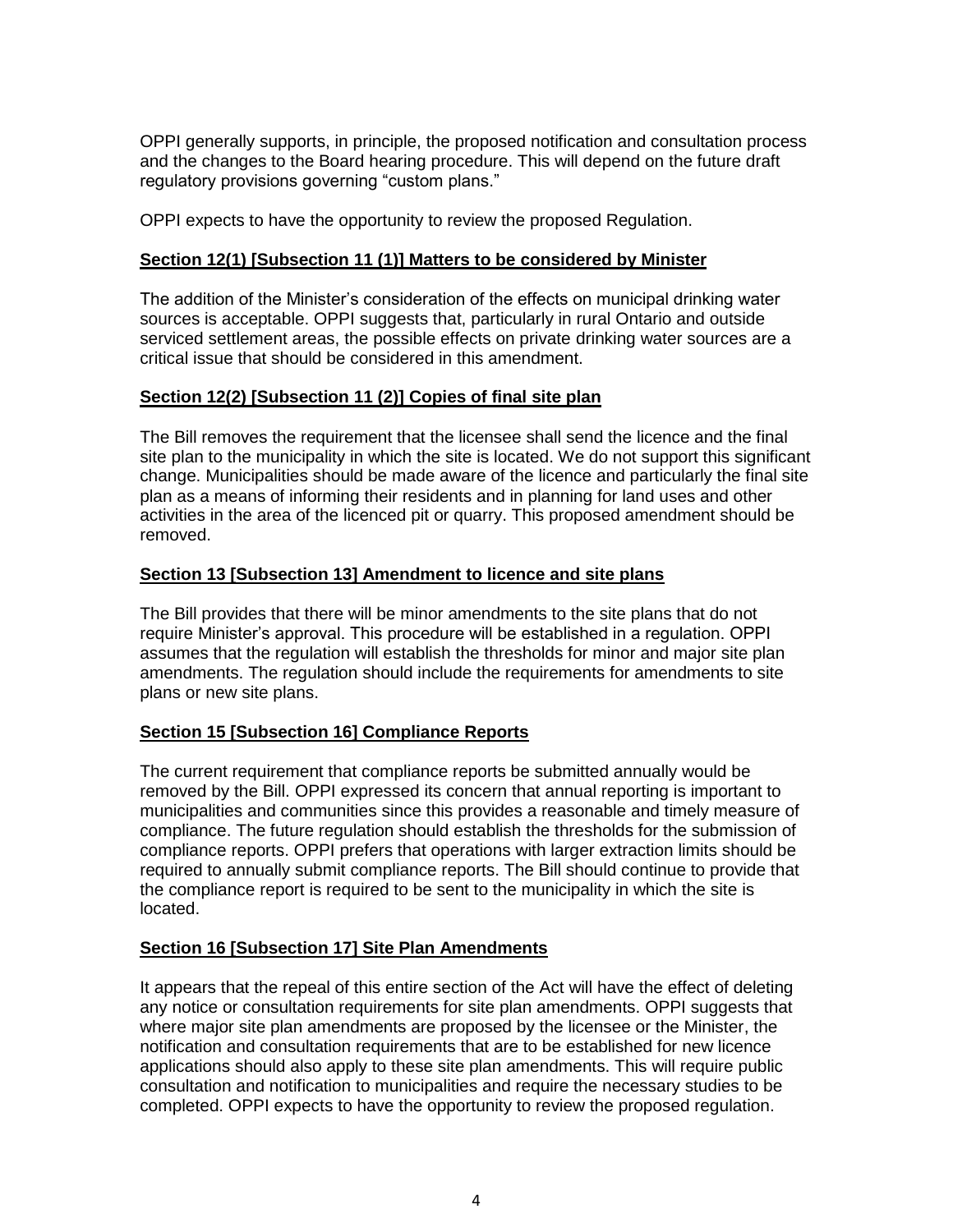# **Sections 23 to 46 [Subsections 21 to 38] Wayside Permits and Aggregate Permits**

The amendments are acceptable, subject to comments analogous to our comments reflect our comments on licences.

#### **Section 48 [Subsection 39] Rehabilitation**

OPPI supports the proposed new requirement that "every licensee and every permittee shall submit reports on the progressive rehabilitation and final rehabilitation of the site at the prescribed times and shall prepare and submit the reports in accordance with the regulations." OPPI expects to have the opportunity to review the proposed Regulation.

## **New Sections 62.2, 62.3, 62.4 [Subsection 45] Technical Studies and Reports**

The new Section 62.2 would provide that where the applicant for a licence or permit or a licensee or permittee is required to prepare technical or specialized studies or reports these studies or reports "shall be reviewed in accordance with the regulations by persons or entities outside the Ministry who have the prescribed qualifications." The outside reviews shall be reported to the Minister. The applicant, licensee or permittee shall pay the costs of the reviews.

This provision amounts to outside peer reviews of studies and reports. OPPI welcomes this approach to independent peer reviews with some caution. The reviews must be made publicly available to municipalities and to persons who have a participatory interest in the matter, prior to the decision of the Minister. The Regulation should establish the criteria and questions to be addressed by the independent peer reviewer. OPPI expects to have the opportunity to review the proposed Regulation.

The new Sections 62.3 and 62.4 would provide that the Minister may require operational information from the licensee or permittee, and direct the licensee or permittee to conduct inventories, surveys, tests or studies. The latter shall be required if the Minister considers the "environmental impact the operation of the pit or quarry is having or may have on the area surrounding the site," among other considerations. OPPI expects to have the opportunity to review the proposed Regulation. OPPI expressed some concerns regarding this proposal in our December 9, 2015 submission.

## **New Subsections 71 (5) and (5.1) [Subsection 52(2)] Application and Licence requirements**

The current Act allows the person to operate a pit or quarry without a licence during a prescribed period after the part of Ontario is designated under the Act. There is an important change in Subsection (5) that provides that "proof that the location of the pit or quarry is in compliance with all relevant zoning By-laws" is required "if requested by the Ministry." In Subsection (5.1), the Minister shall issue the licence if he/she is satisfied that "the location of the pit or quarry is in compliance with all relevant zoning by-laws."

OPPI sees a conflict between this proposed change and existing Subsection 12.1 (1) that provides: No licence shall be issued for a pit or quarry if a zoning by-law prohibits the site from being used for the making, establishment or operation of pits or quarries.